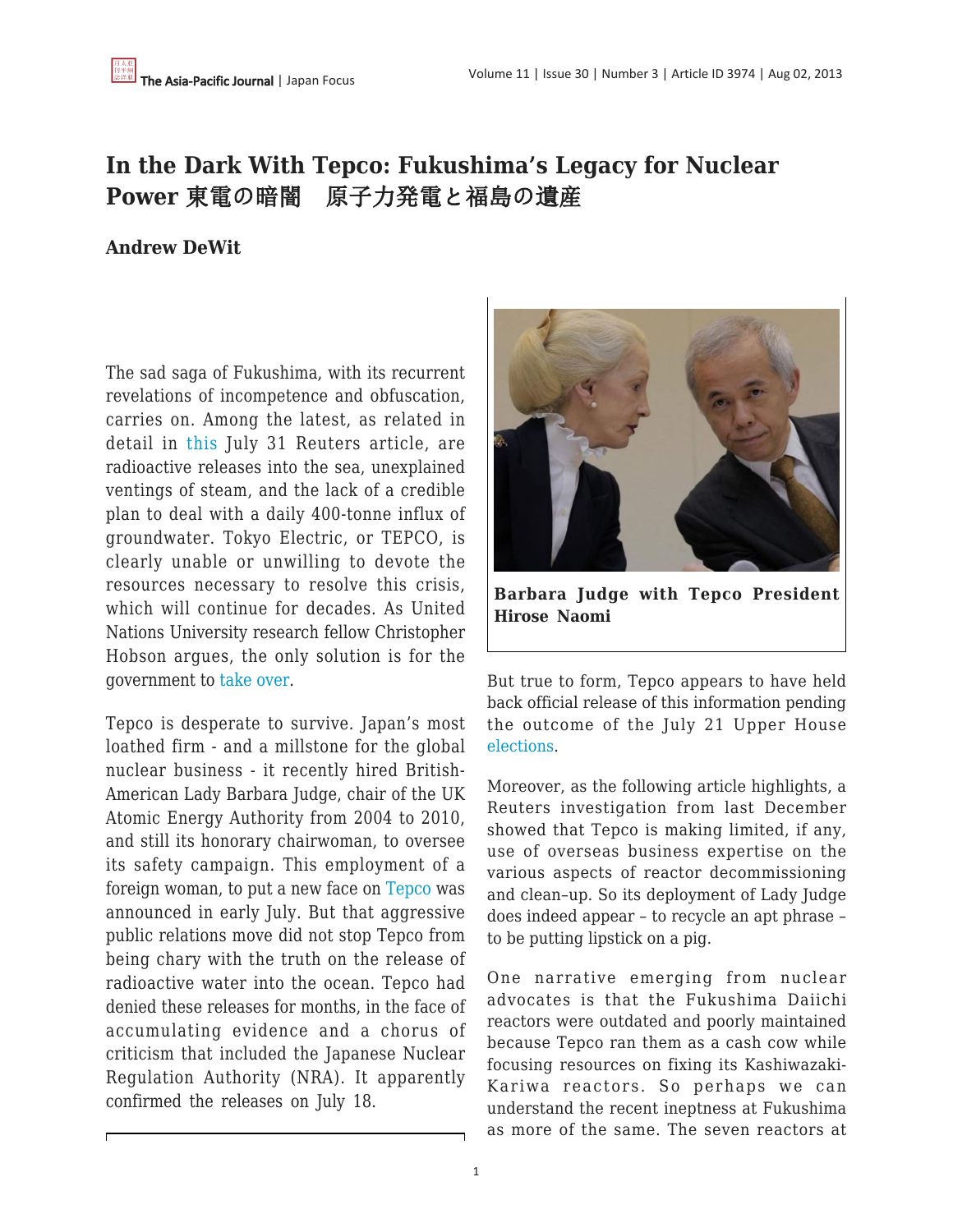Kashiwazaki-Kariwa comprise the world's largest nuclear plant, which had been shut down by the 2007 Chuuetsu offshore earthquake. The earthquake caused fire and radiation leaks, severely damaging the seven reactors. Tepco was eager to get them back online before Fukushima; and now its prospects of returning to profitability rely heavily, if not entirely, on restarting at least some of the power generation capacity at this plant.

Indeed, the July 2012 partial nationalization of the utility by the hapless Democratic Party government was predicated on a March 2013 restart of some of the Kashiwazaki-Kariwa reactors. The promise of restarts was the assurance of viability in order to encourage the banks to continue lending to the utility.



Seen from another perspective, Tepco's shenanigans at Fukushima Daiichi are all the more incredible. For one thing, restarts at Kashiwazaki-Kariwa remain opposed by Niigata Prefecture Governor Izumida Hirohiko, and Tepco just handed him a whole lot of political capital and credibility on this point.

Moreover, restarts are contingent on safety checks that include inspection of seismic zones. Japan's NRA has limited staff, and only about 80 in 3 teams of inspectors. The NRA will now be forced to focus more scarce resources on Fukushima [Daiichi](http://www.globalpost.com/dispatch/news/afp/130730/japan-nuclear-watchdog-beef-fukushima-monitoring) while being even more careful in inspecting the 10 reactors at 5 plants for which four utilities have filed restart applications. These inspections were already expected to take several months, per reactor. Compounding Tepco (and the other utilities') problems is the fact that the risk of earthquakes in Japan appears to have been increased by the major series of seismic events centered on the March 11, 2011 magnitude 9.0

## Another Tsunami?

[Great East Japan Earthquake](http://ajw.asahi.com/article/0311disaster/quake_tsunami/AJ201212220044).

Considering the goings-on at Fukushima, it is impossible to imagine what mischief Tepco and its allies are up to. But they may be in the path of another tsunami. As Keio University's Kaneko Masaru points out in a new Iwanami Shoten booklet (published August 3) titled (in Japanese) "Nuclear Costs More than Conventional Thermal Power," the monopoly utilities are probably bankrupt. He shows in careful detail that once all the costs of Fukushima and other matters are added up and priced into power, nuclear generation is an astounding YEN 23.5 per kilowatt-hour, well over the YEN 8-9/kWh for thermal power and a far cry from the YEN 5-6/kWh calculated for nuclear back in 2004.

Kaneko's publication deserves a review article in its own right, but for reasons of space this brief overview of the issues will have to suffice at present. An expert on public finance, Kaneko was a member of the commission that reviewed nuclear and other costs under the previous DPJ government. His work examines the conditions of each of the remaining reactors, including the safety-measure costs, the decommissioning and other costs associated with running a powercost generation profile. He embeds this reactor-by-reactor analysis in a larger framework of critique, highlighting how the monopolies have become the equivalent of the

2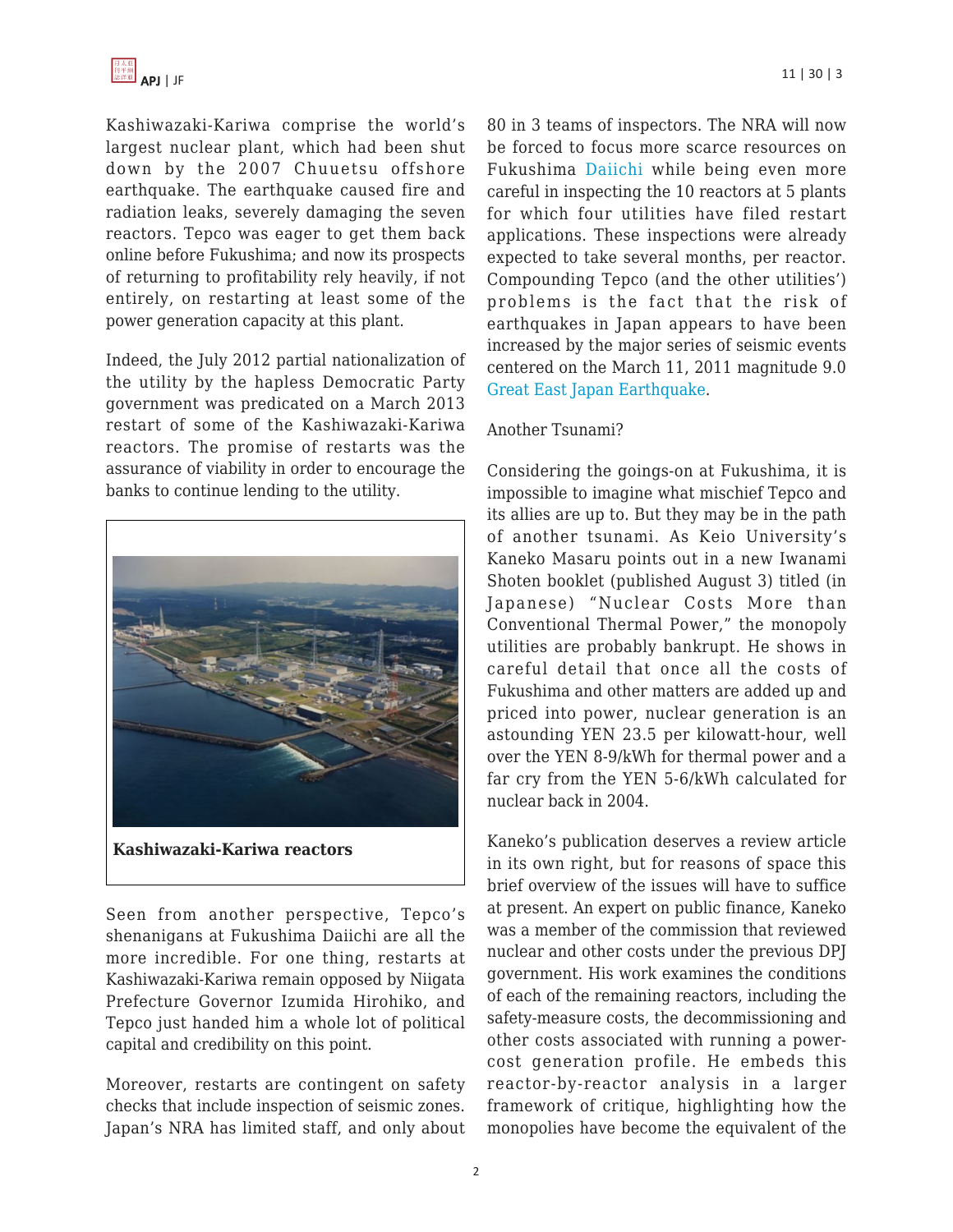![](_page_2_Picture_0.jpeg)

bad banks of the 1990s.

A core problem Kaneko focuses on is the Japan Atomic Power Company (JAPC) which owns three reactors, two at Tsuruga and another at Tokai. The fate of Tsuruga Number 2 was likely sealed by a May, 2013 study which concluded that an active fault lies directly beneath it. The NRA approved this study. Though JAPC disputes the NRA's [findings,](http://www.bloomberg.com/news/2013-08-01/japan-atomic-should-widen-tsuruga-quake-probe-review-team-says.html) Japanese regulatory rules forbid construction over active faults and thus require decommissioning of the plant if the NRA's ruling holds.

JAPC's income and outgo has serious implications for the other nuclear-dependent utilities. JAPC is entirely dependent on atomic power for its income; but even though the reactors it owns remain shut down, it has been able to survive because it is paid "basic fees" through its power contracts with five of the monopolized utilities (Tepco and Tohoku Electric for power from the Tokai Number 2 reactor and Kansai, Chubu, and Hokuriku Electric Co's for the Tsuruga reactors).

In the event that JAPC is compelled to decommission its Tsuruga Number 2 reactor, it will no longer receive this basic fee for that unit. It will then have to cover all related personnel, repair, depreciation and other fixed costs from its own resources. Keep in mind that its Tsuruga Number 1 reactor is 43 years old, and thus up for the expensive special inspections and safety measures required of reactors more than 40 years old. In addition, its Tokai Number 2 plant is 34 years old and its restart it strongly opposed by area residents. JAPC has yet to file applications for restarting any of its [reactors.](http://mainichi.jp/english/english/newsselect/news/20130712p2a00m0na006000c.html)

The utilities set aside funds for decommissioning, but these appear generally inadequate to cover the costs. According to , the Ministry of Economy, Trade and Industry's ( METI) Resource and Energy Bureau's calculations for an LDP working group on June 7, there are three reactors over 40 years of age among the 50 potentially operable reactors in Japan. These three reactors include JAPC's Tsuruga Number 2 as well as Kansai Electric's Hamaoka Numbers 1 and 2. The cost of decommissioning Kansai Electric's Hamaoka 1 is projected to be YEN 32.3 billion, for which Kansai has set aside only YEN 22.8 billion leaving a shortfall of YEN 9.4 billion. The shortfall for the Hamaoka Number 2 reactor is YEN 6.7 billion, and YEN 3.8 billion for the Tsuruga Number 1 reactor. But with the Tsuruga Number 2 reactor, the shortfall is a massive YEN 23.7 billion $<sup>1</sup>$ </sup>

According to Kaneko's research, if the Tsuruga Number 2 reactor is forced to decommission, JAPC will save roughly YEN 70 billion in maintenance and other fixed costs. But the fraughtness of its situation is evident in its financial reports. As of March 2012, its losses were roughly YEN 114.8 trillion and it had eaten into its capital to the tune of YEN 165 billion. It simply doesn't have the resources to absorb the expense of decommissioning, and is therefore fighting to forestall a final decision.

Kaneko holds that such enterprises simply lack the means and incentives to manage their nuclear assets responsibly. Indeed, recent reports confirm this analysis. The NRA, concerned about seismic risks for the fuel rods stored in a pool at the Tsuruga Number 2 site, asked JAPC to investigate. The concern is that 1700 fuel assemblies, each of which contains multiple rods, may be vulnerable in the event an earthquake causes loss of coolant. But JAPC denied there is any risk, insisting that a fuel meltdown scenario "is avoidable because air flowing between the fuel assemblies would serve as a cooling agent." This is in spite of the fact that JAPC itself recognizes that the fuel cladding's temperature would rise to 420 degrees Celsius. Apparently stalling, JAPC did not consider the possibility that seismic motion would shift the position of the assemblies and thus negate this airy assurance. $2$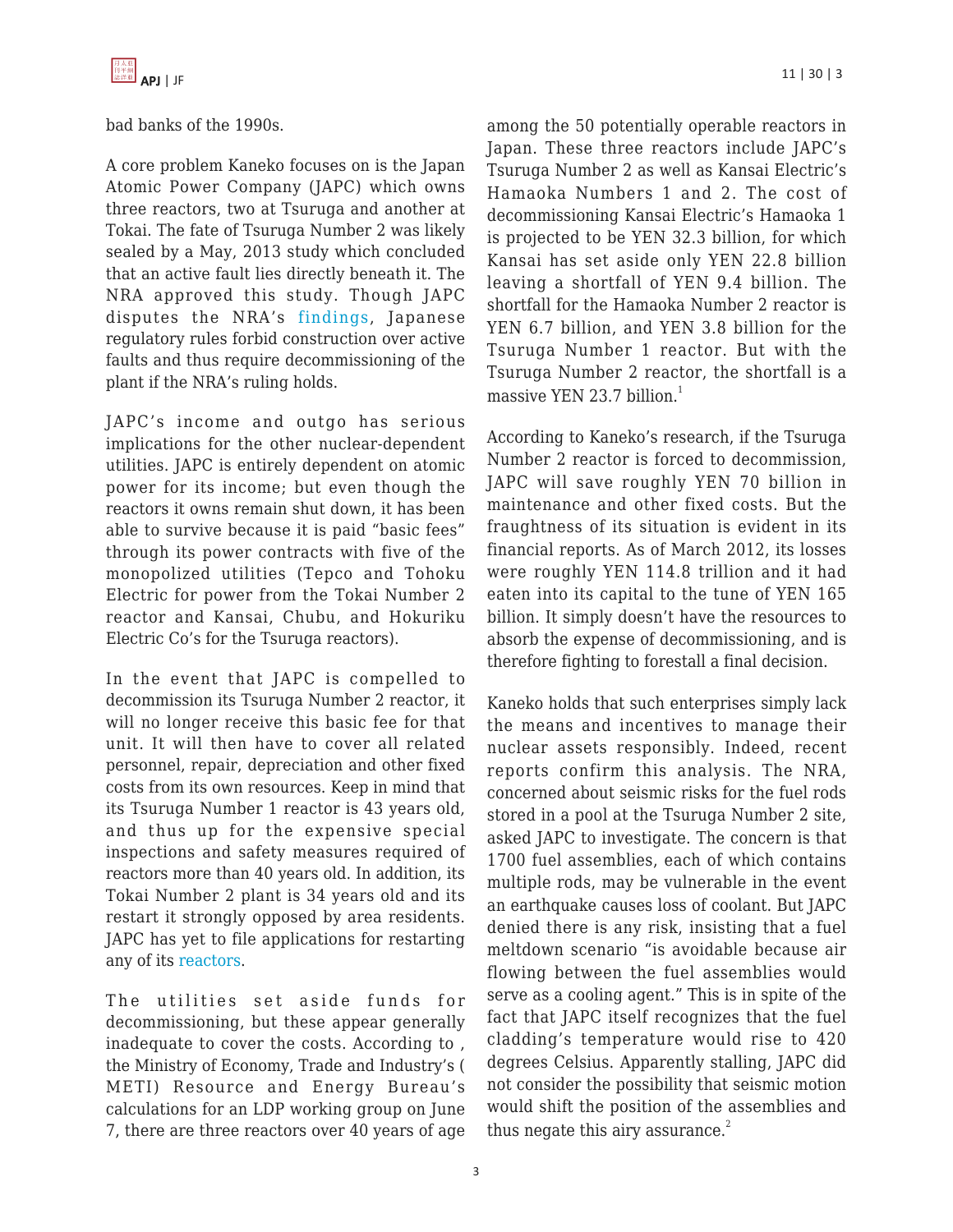But it isn't only JAPC that is in deep trouble. The firm's finances are intimately bound up with the five monopoly utilities that contract with it. Tepco is its largest shareholder. Moreover, the utilities' exposure includes YEN 100 billion in investment and debt guarantees, as well as roughly YEN 130 billion on the block for Tsuruga's Number 3 and 4 reactors currently under construction (projects that are suspended). Kaneko notes that Yagi Makoto, Chair of the Federation of Electric Power Companies of Japan, made clear how desperate conditions are by declaring that "dealing with the costs of decommissioning and related matters should be considered in cooperation with the national government."<sup>3</sup>

In Kaneko's view, this explicit declaration of seeking assistance from the government is the classic pattern of Japan's zombie firms. Just as in the long nonperforming loan saga of the 1990s and into the early 2000's, following the collapse of the 1980s bubble economy, all indicators point to reliance on a drip feed from the public purse. Indeed METI has proposed defraying the cost of decommissioning Tsuruga Number 2 by including it in electric power bills as a surcharge spread over several years (according to the June 2 edition of the Asahi Shimbun).<sup>4</sup> For Kaneko, this approach too is reminiscent of the 1990s, where bankrupt firms were spoon fed with forbearance and as a result losses simply ballooned, needlessly - and very expensively - protracting the banking crisis.

## No Alternative?

The instinctive response of any political system is to avoid big fixes and try to muddle through, if it can and until it can't. That is why postbubble Japan lost well over a decade in dithering over what to do. It is the core political reason the EU stands on the precipice. And it is why Japan's post-Fukushima power regime remains such a mess. The July 31 Reuters [article](http://www.reuters.com/article/2013/07/31/japan-fukushima-nuclear-idUSL4N0FZ31J20130731) looks at the chaos at Fukushima Daiichi; but as we have seen, the problem is nationwide, and requires a quick and systemic solution.

Don't hold your breath waiting for decisive action. But do keep your eyes on the fact that Japan's high power prices are driving the diffusion of renewables and efficiency. While House Republicans in the US go to the ramparts in defence of the incandescent bulb, 90% of all ceiling light sales in Japan are LEDs, and Japan is 40% of global LED demand. Competition from rapidly increasing energy services firms, the entry of Toyota and other majors into the power-generation business, an accelerating ICT revolution, the loss of customers, the threat of deregulation and other factors are also reshaping the status quo and its players. Even Tepco and other monopolies have been driven to offer businesses free analysis and advice on increasing efficiency at the point of production.<sup>6</sup> But the best hope lies with nationalizing the nuclear assets and providing them with competent management, relieving the utilities of their burdens and the rest of us of some portion of risks.

**Andrew DeWit** is Professor in the School of Policy Studies at Rikkyo University and an Asia-Pacific Journal coordinator. With Iida Tetsunari and Kaneko Masaru, he is coauthor of "Fukushima and the Political Economy of Power Policy in Japan," in Jeff Kingston (ed.) Natural Disaster and Nuclear Crisis in Japan.

Recommended citation: Andrew DeWit, "In the Dark With Tepco: Fukushima's Legacy for Nuclear Power," The Asia-Pacific Journal, Vol. 11, Issue 30, No. 3, August 5, 2013.

## **Related articles**

- Andrew DeWit, [Abe, Big Data and Bad](https://apjjf.org/-Andrew-DeWit/3972) [Dreams: Japan's ICT Future?](https://apjjf.org/-Andrew-DeWit/3972)
- Andrew DeWit, [Green Shoot: Abenomics and](https://apjjf.org/-Andrew-DeWit/3965) [the 3rd Arrow](https://apjjf.org/-Andrew-DeWit/3965)